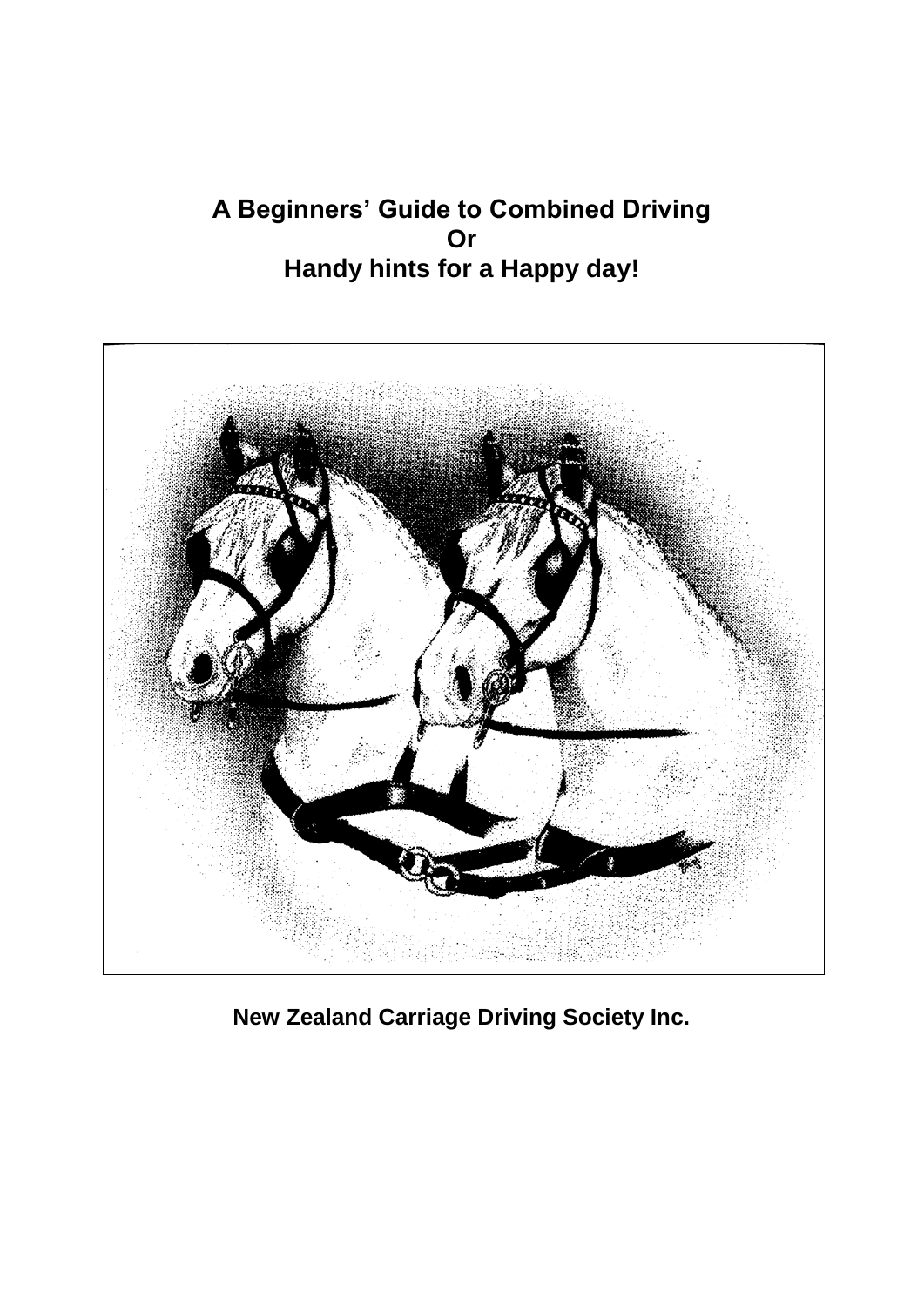

**Compiled by Isabel Cochran**

**Illustrated by Lucy Giles**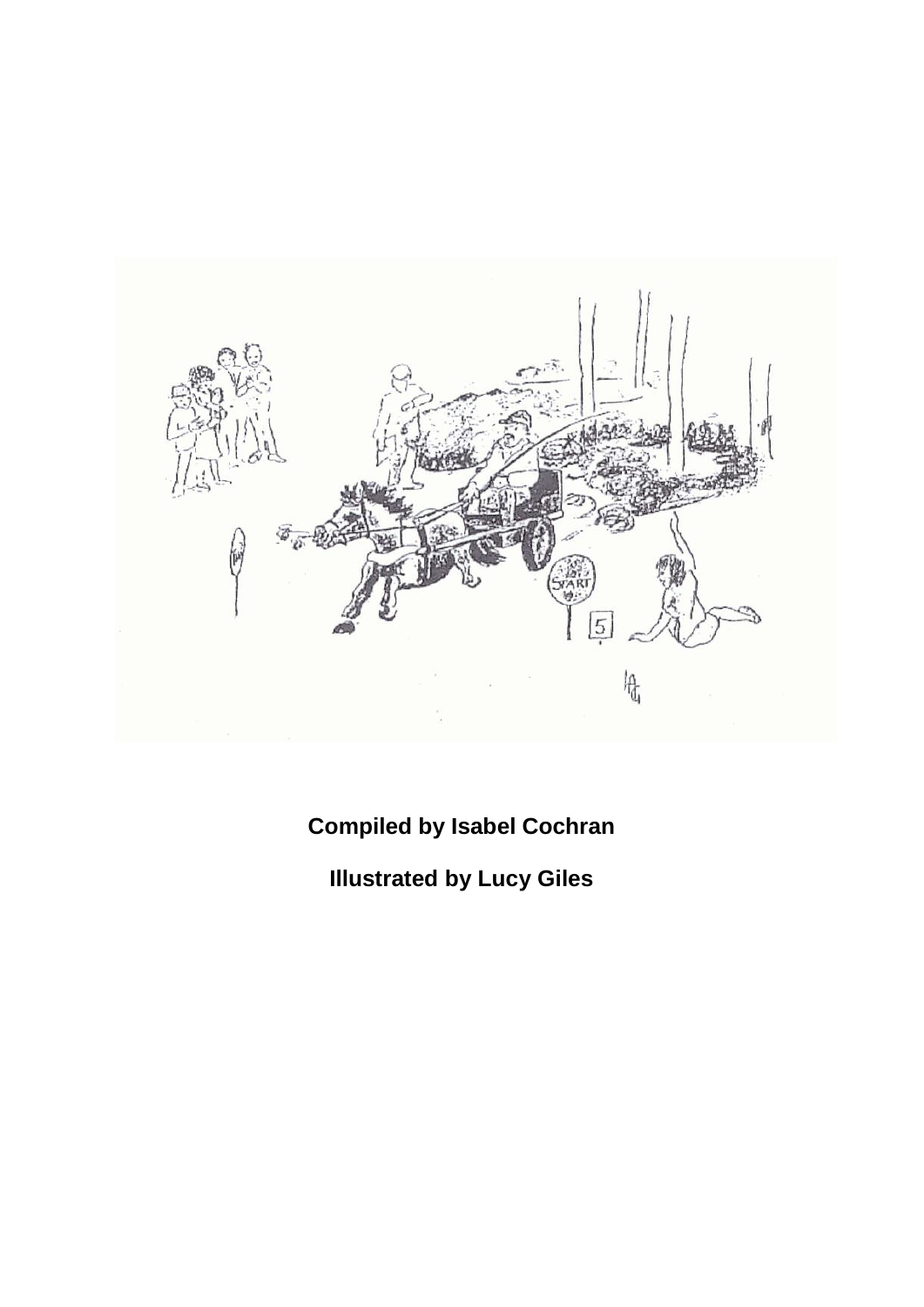#### **Beginners Guide to Combined Driving Or handy hints for a happy day!!**

Combined Driving trials are modeled on ridden eventing and are basically a triathlon for horses, ponies and donkeys in harness. Modern Driving trials came into existence in 1968 when Prince Philip initiated the rules for this new sport. Particularly in Europe, the sport is booming and the Big Boys and their teams of four are something to see and aspire to!!

In NZ, the parent body for carriage driving, the New Zealand Carriage Driving Society is affiliated to the New Zealand Equestrian Federation, which gives us associate membership of the FEI who run equestrian sports world wide.

There are local clubs based throughout the country, who run carriage driving events, and New Zealand Combined Driving competitions are run largely using the FEI International Driving Rules. The Rules are available from the NZCDS Secretary and new competitors should get a set and read them. This manual gives only introductory guidelines.

The competition consists of Three Phases

### Competition A Dressage

If you are completely new to equestrian events, ask your local club' where you can get a copy of the NZ Driven Dressage Manual from. This will be very helpful.

For training and novice competitors there is also Competition A1 which is a presentation class judged at a halt. This is used as a safety check as well as a turn out competition

Competition B Cross country marathon with up to eight special obstacles/ hazards.

Competition C Cone driving the driven equivalent of Show Jumping.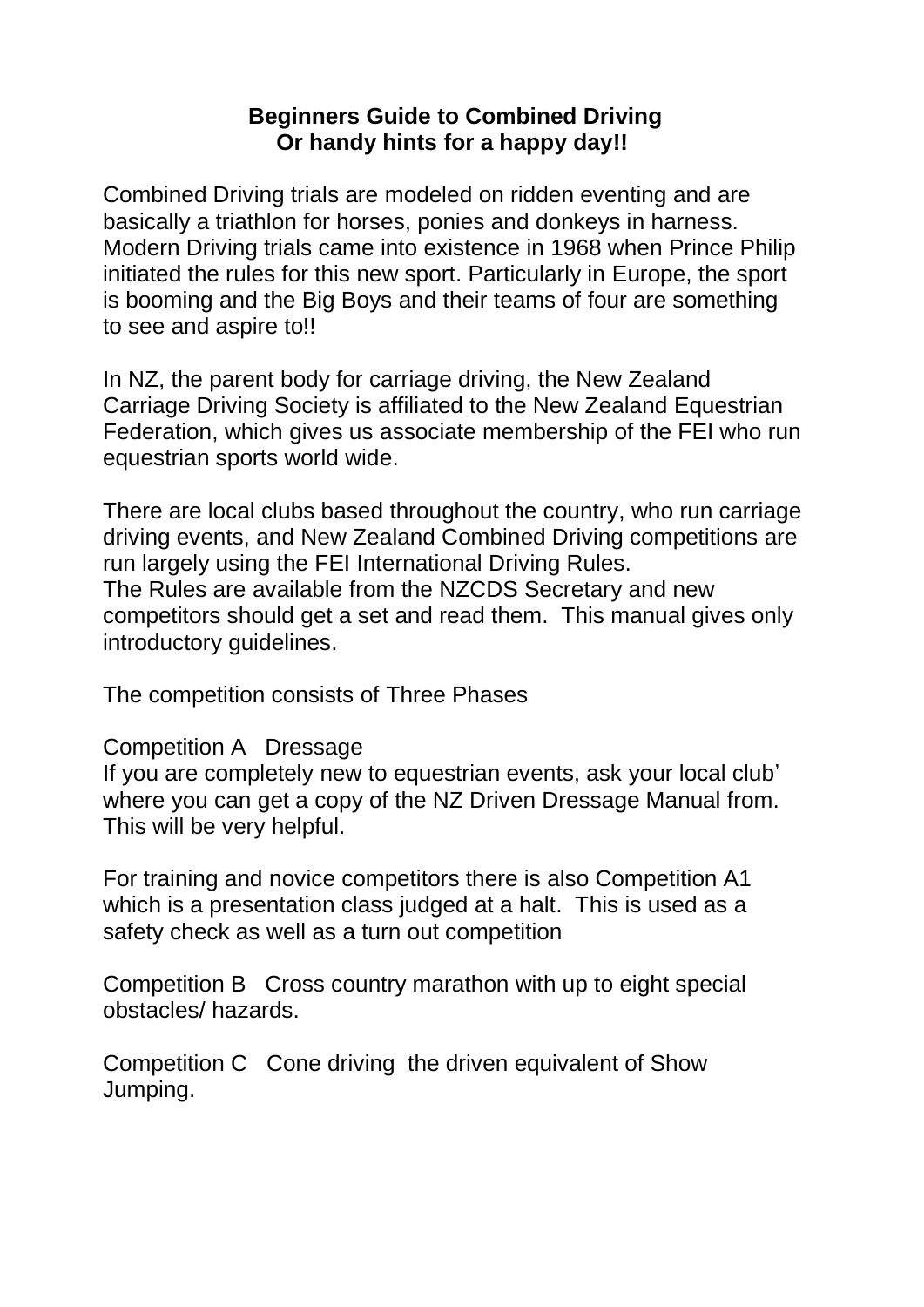Penalties are incurred in each phases of the event and the winner in each class is the competitor who completes all three phases with the fewest penalty points. Horses and ponies are divided up into several height classes, and there are separate classes for multiples i.e. pairs, teams or tandems, and for donkeys and mules.

Although it is allowed to use different vehicles for Competition B, most Kiwis use one vehicle for all sections of a competition.

Drivers must make sure that their animals are fit enough to complete the marathon distance, approx 18kms for 3 phase.

When you get to an event and well before the start time, get your competitor's number from the secretary and establish where you should be and when.

## **Officials**

## **The Ground Jury**

Consists of the President, who is the Judge at C in the Dressage and 2 or 4 other knowledgeable people. They should be the other Dressage Judges, and are the first people who handle any problems that may arise with the running of the event. If they cannot resolve an issue, it is then referred to a panel called the Appeal Committee.

### **The Technical Delegate**

This person is responsible for making sure that the technical side of the event conforms to safety and technical standards. Any concerns the competitors have regarding the course should be raised with the T.D. usually at a briefing held after the marathon course has been viewed.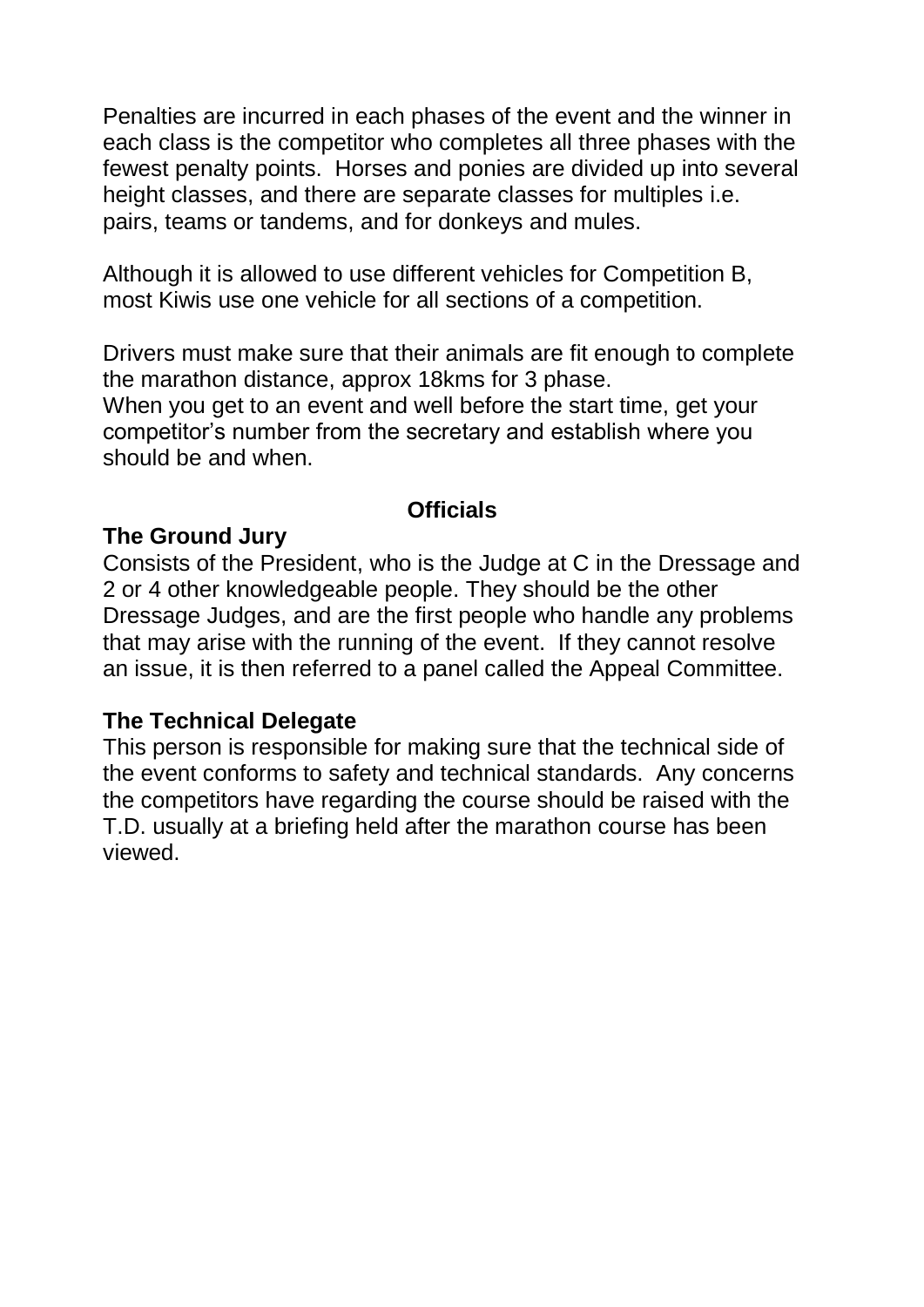

 $\frac{1}{2}$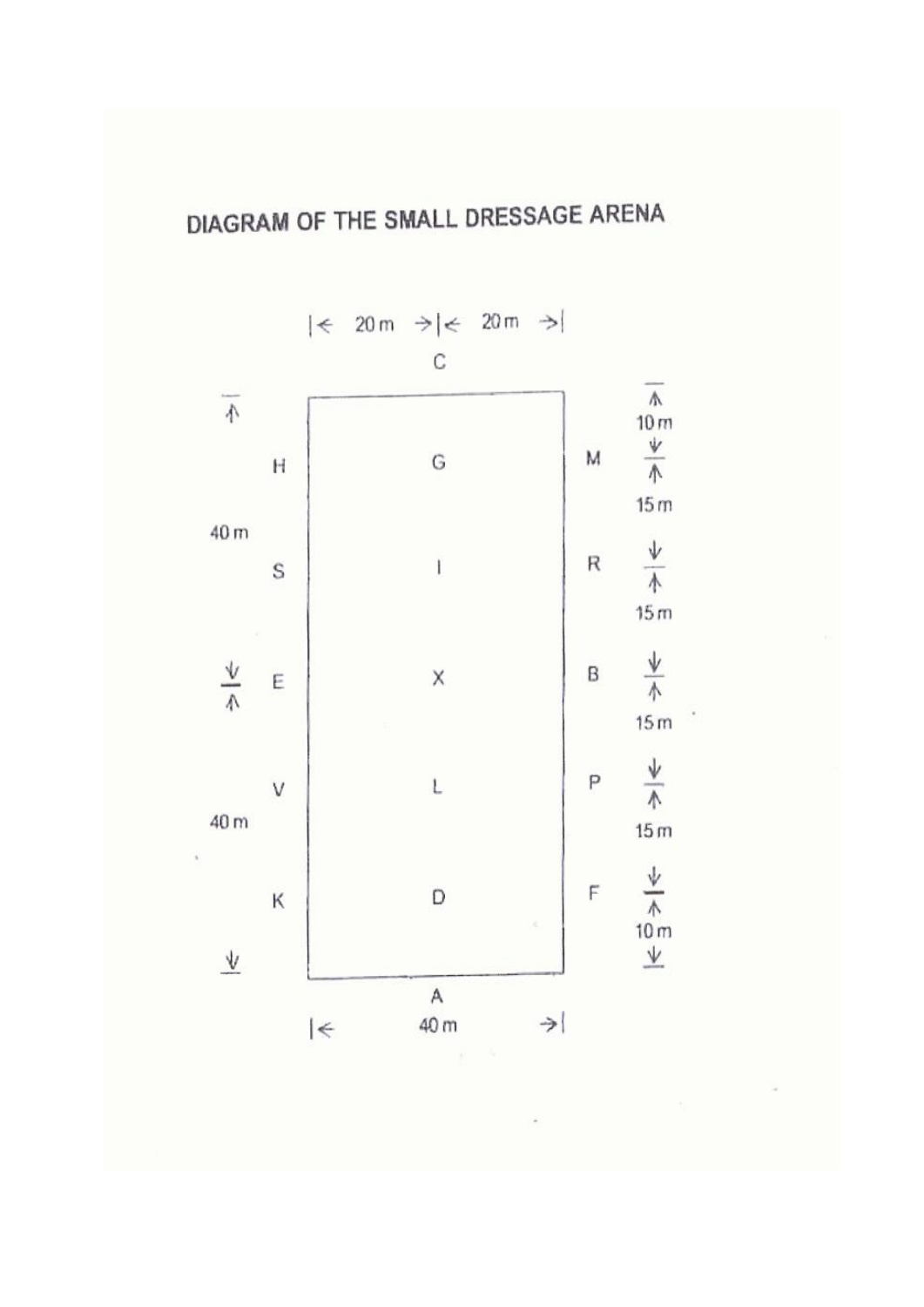# **Competition A1**

#### **Presentation**

In Novice Competitions, the competitor presents his turnout to the judges who are looking for cleanliness and correctness of turnout. The balance of the vehicle is very important and this is usually checked by the judge with both the driver and groom in the vehicle. In open classes, Presentation is judged on the move as part of the dressage test.

## **Competition A**

#### **Dressage**

Dressage is not an ordeal put on especially to confuse and terrify drivers, but is a sequence of movements which show how obedient the horse is, how supple it is, how it moves and the skill of the driver in handling the reins. The test is driven from memory and is judged on the accuracy and skill of driving and command of the horse, as well as the way the horse goes.

It can be very frustrating as what the horse performs outside the arena is frequently quite different from what it does inside the arena. Nerves may have something to do with this!!

The arena itself is based on the same layout as a ridden one but is much bigger, i.e. normally 80m by 40m, for some tests it is 100m by 40m, which looks enormous. There are usually three judges based at C, B and E, although for some Championships, five judges are used in which case they are at C, R, S, V and P.

In all but very small ponies and single donkey turnouts, a groom is carried, hopefully purely as decoration, but their role in life is not to speak or help in any way unless the driver has a major safety problem.

The movements in a driven test are restricted to variations of walk and trot, and include a series of circles, turns and usually a halt and rein back and are driven from memory. The driver uses his reins, voice and whip as his aids and the horse relies on these to guide him and tell him what to do.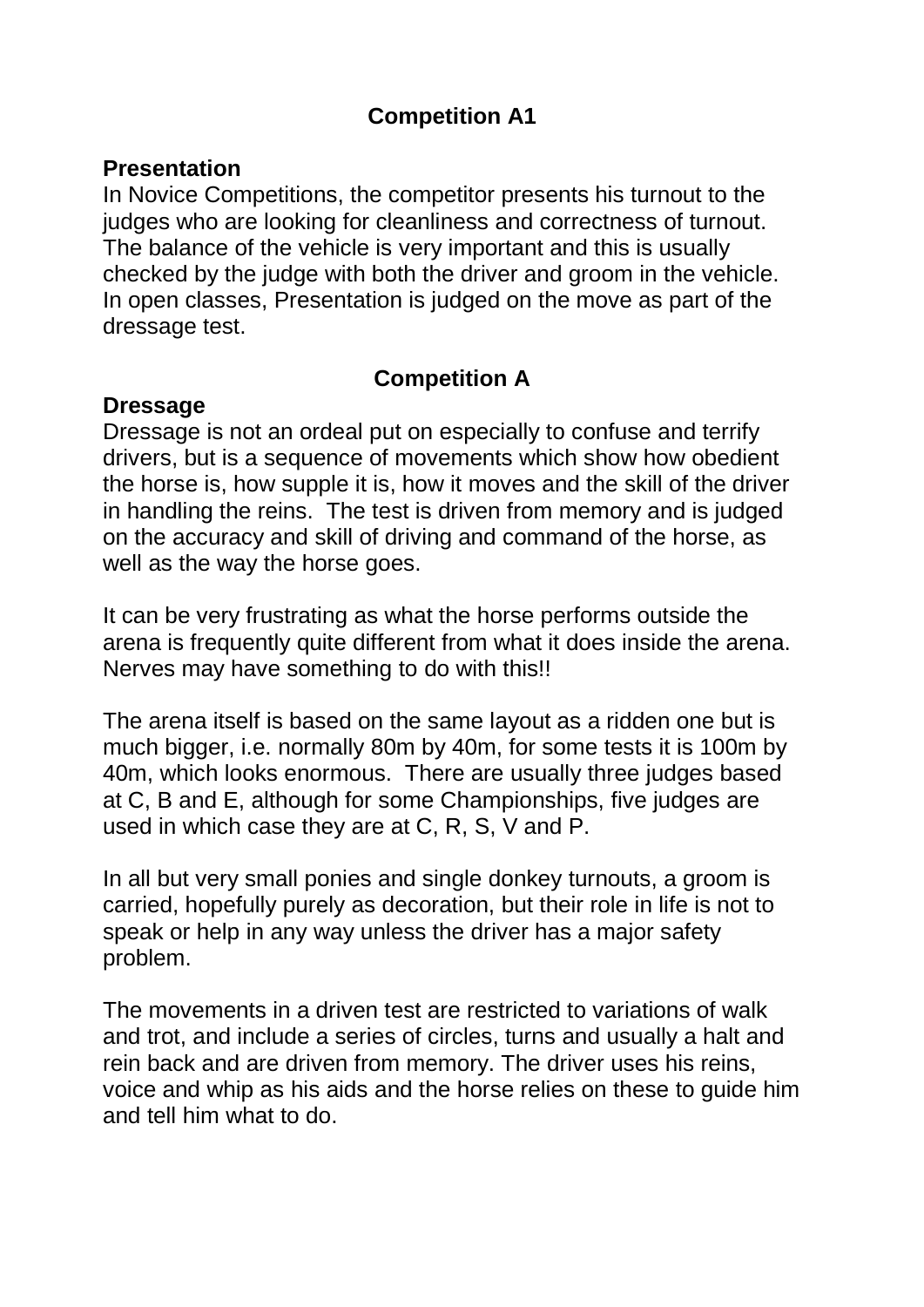Dress for this competition is formal i.e. the driver must wear a hat, gloves, driving apron and carry a whip in hand. Women drivers usually wear a tailored jacket and skirt or trouser suit which gives them neatness and mobility as they must be able to get on and off the carriage with ease. Gentlemen usually wear a suit.

Grooms are dressed either in riding clothes or in a neat and tidy outfit, which compliments the driver's.

The total marks awarded by the judges are added together, averaged and calculated into penalty points. The fewer penalty points the higher the placing.

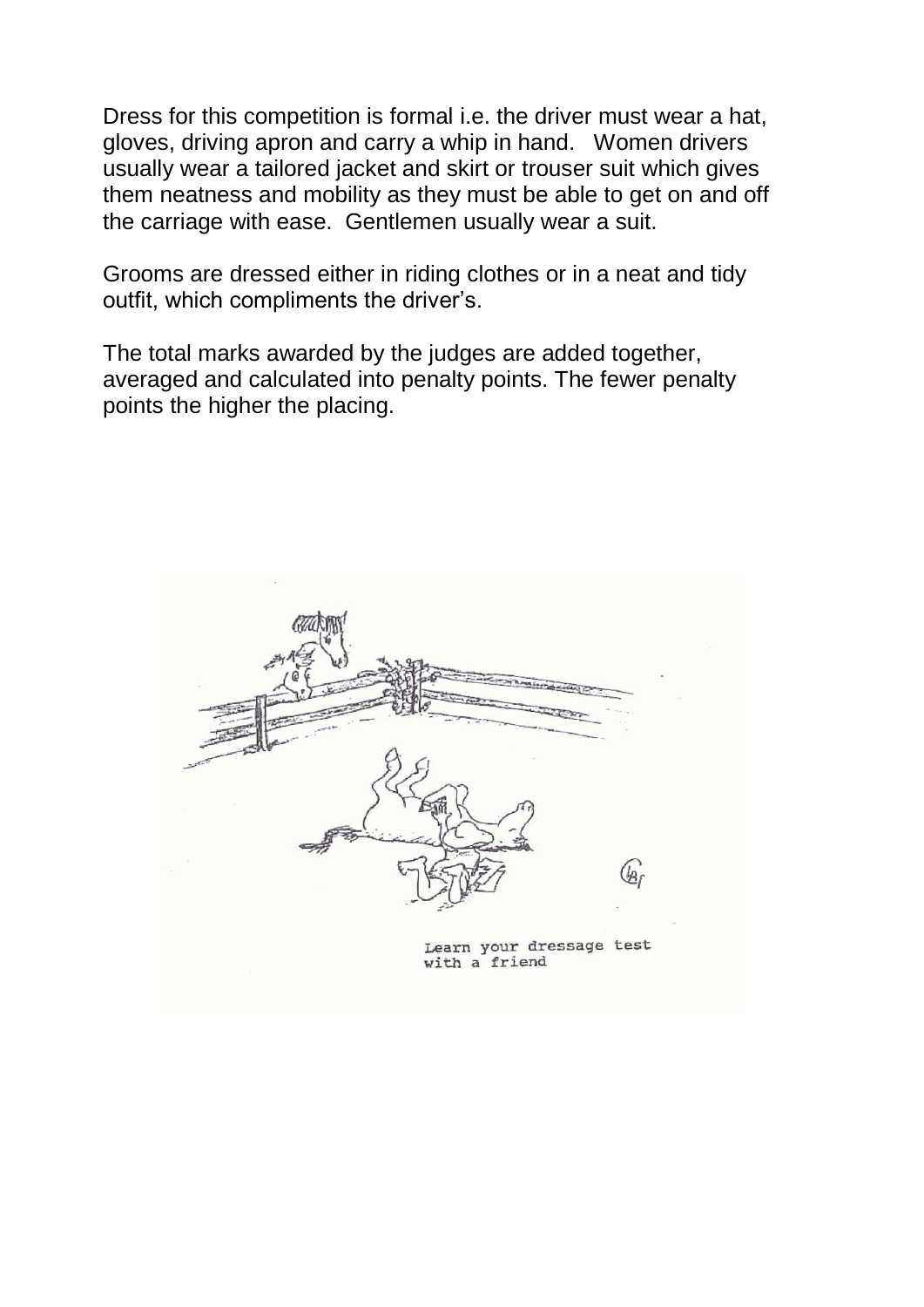# **Competition B**

# **The Marathon**

This is in most cases, the part of the event that is enjoyed most by drivers, grooms and horses.

It is divided into 3 sections, each of which has a maximum and sometimes a minimum time allowance, and the speeds required for each section and size of animal are set.

The competitors are usually driven around the course on the day before the marathon to view it and take note of the terrain and any landmarks or natural hazards to be aware of. They also need to learn the route they intend to take through the obstacles/hazards. The groom's job is to assist with directions, keeping times in each section and helping the driver go correctly through the hazards, as well as providing moral support and sweets for blood sugar when required!!

Essential to be carried on the marathon are the plan of the route and hazards (a waterproof sleeve can be useful), a pencil or pen and 1 if not 2 stopwatches. A halter and lead per animal should be carried and a sharp pocket knife, a piece of binder twine and some electrical tape can be useful. Drivers and grooms are must wear suitable hard hats.

At the start of Section A you will be given a time card on which times for each section will be recorded by the start and finish stewards. Keep your own record as errors can be made and only you can dispute it if you get given time penalties unjustly.

## **The Course Section A**

Driven at any pace, consists of a drive over varied country. There is an allowed time, which is set to a speed taking into account the type of conditions.

There is also a minimum time set, 2 minutes slower than the allowed time and the driver needs to get within this 2 minute window so not to get any time penalty points. Coming in under or over time is penalized.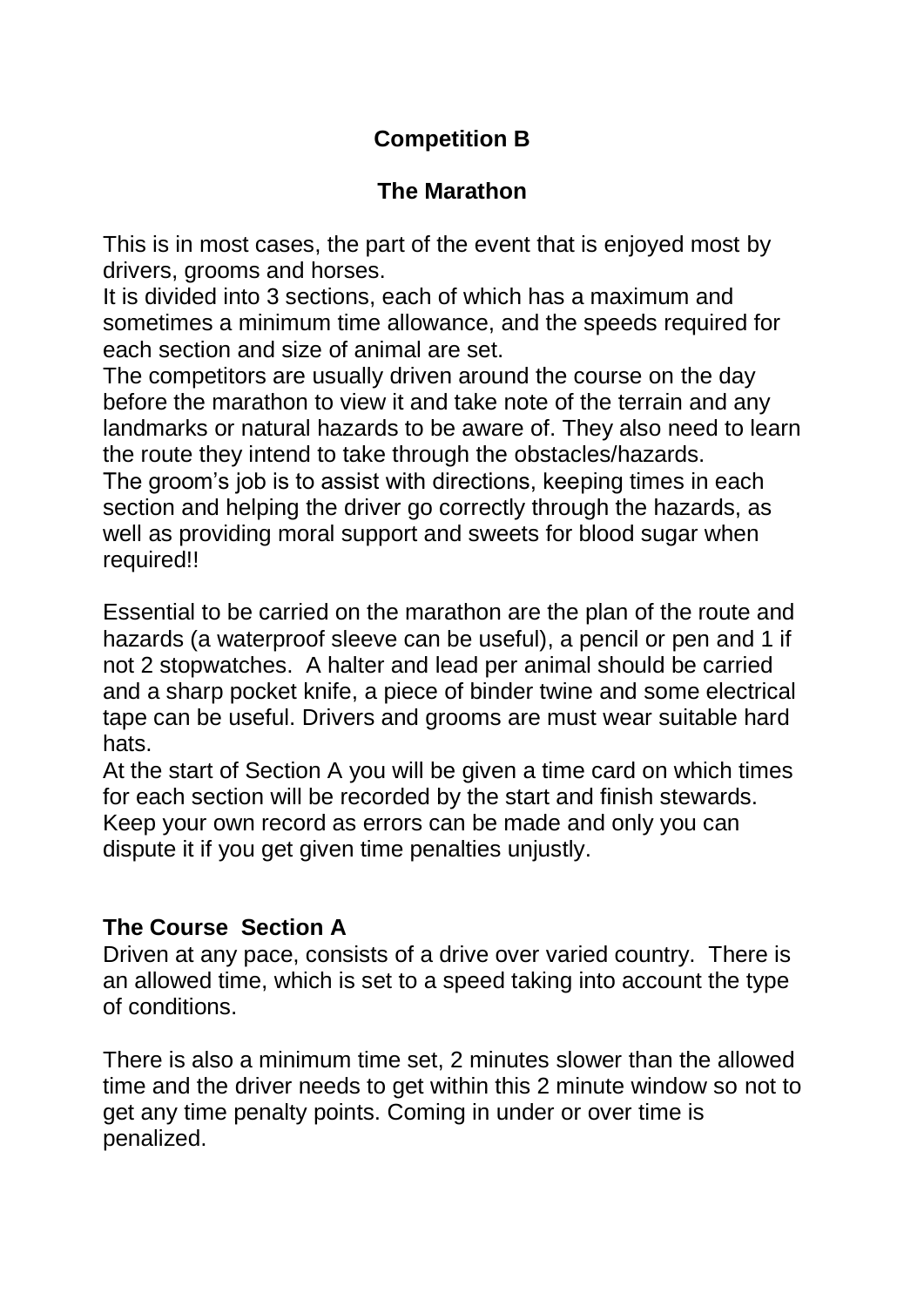# **Section D**

A walk of up to 1 km. The driver must walk the horse in this section and penalties are given for sustained breaks of pace.

This is also timed and an allowed time is given but there are no time penalty points given if you come in under the allowed time.

After this there is a 10 minute halt and a vet check. The horse's heart rate and respiration are checked as is its general wellbeing. After approximately 5 minutes, the heart rate is checked again to ensure a suitable drop has occurred.

You can be held back here if the horse does not have a significant drop in heart rate.

## **Section E**

This is the fun part.

Included in this section are the marathon obstacles/hazards, which are a series of gates (red & white flags), which have to be driven in sequence and as quickly as possible. There are up to 8 of these MO's/hazards, which can be made from natural obstacles such as trees or water, and flagged to show the route required. The driver needs to go as fast as possible from the start flags through the MO/hazard to the finish flags, as the less time spent means less penalty points. There are several different routes in each MO/hazard some requiring more skill than others, some quicker and some safer. There are penalties given for various mistakes made in the MO's/hazards.

Section E is also timed and this time there is a 3 minute window where there are no time penalties awarded.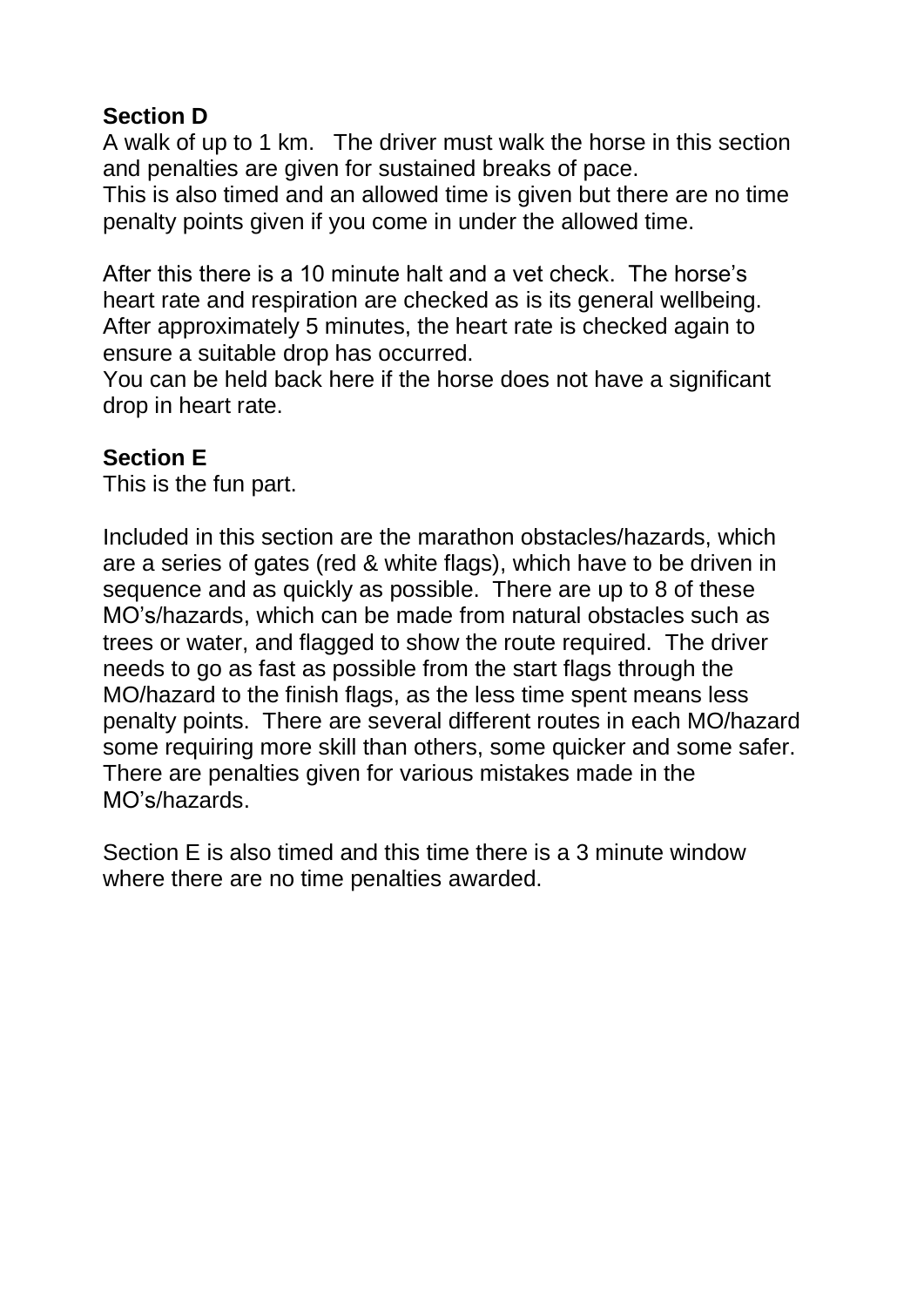When you walk the MO's/hazards, take careful note of the terrain, position of gates etc, and use your course plan to make notes of how you will drive each one. This is where your groom comes into their own as a navigator. They can refer to the course plans of each MO/hazard to be driven and make sure that you drive them correctly.

Everyone driving an MO/ hazard incurs penalty points from the time their horse's nose goes through the start and accrue at the rate of 0.2 for each commenced second until you go through the finish flags. All the careful thought and planning when walking the hazards should, with your horse's co-operation, ensure that you finish each hazard with the minimum of penalties.

If you take the wrong course in an MO/ hazard you are allowed to go back and correct the mistake from where you went wrong. You may take any route to get back to this point but you will be given 20 penalty points for each corrected error by the stewards. Uncorrected errors, however, incur elimination. It is useful to shout "course error" to the stewards to ensure that they notice the correction.

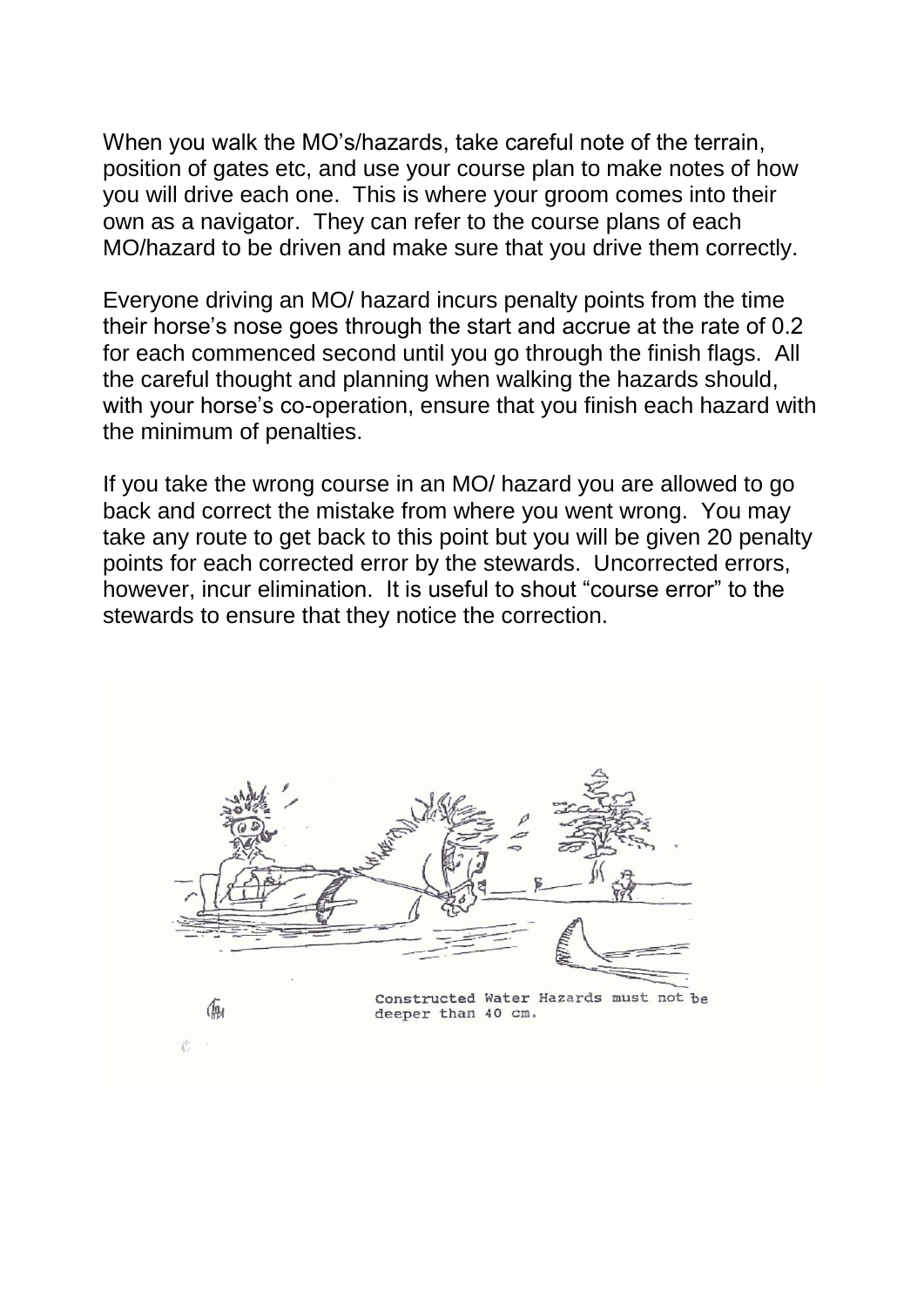On the marathon course you will find a variety of marker flags. Yellow flags are directional markers and are there to show you the planned course. On sections  $A - E$  you will find kilometer markers to help you judge your speed.

Where it is necessary to make sure that competitors go to a certain point, you will find compulsory markers. These consist of a pair of red and white flags with a number on them. Compulsory markers are numbered consecutively in each section and it helps to make sure you mark them on your course plan. Failure to go through compulsory marker flags and MO/hazards in the correct sequence will result in elimination.

Where you find red and white flags on the course, they must be driven with the red flag on the right.

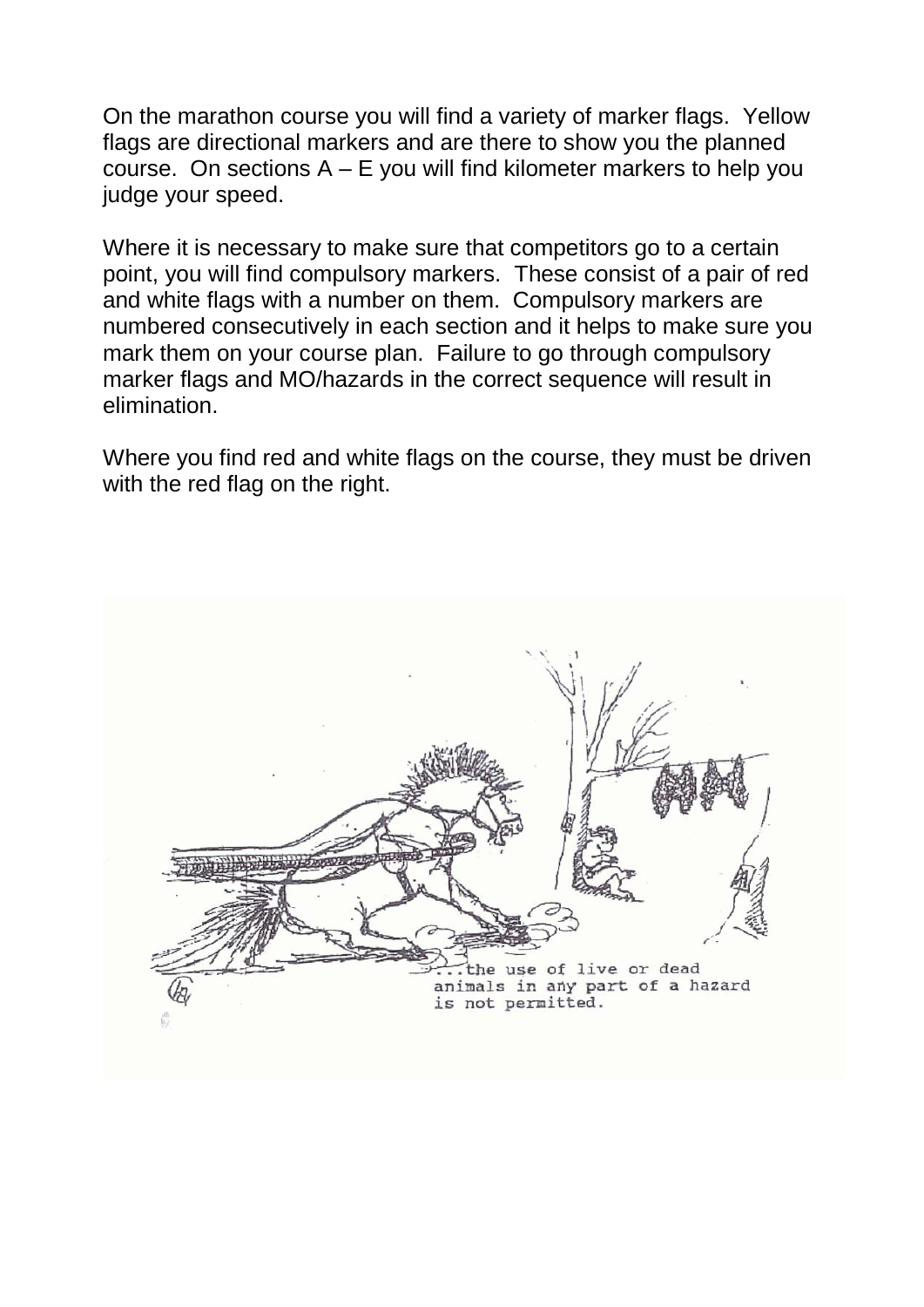# **Competition C**

## **Cones**

The driven equivalent of show jumping, this requires the drivers to go through a series of cones and basic obstacles with the cones set slightly wider than the gig wheels. The driver gets to walk the course, as in show jumping, but the groom does not and also cannot assist the driver during the round. Penalties are given for knocking the balls off from the cones, going too slowly and also for things such as the groom indicating the course to the driver.

This competition is driven in formal dress again.

If there is a steward, they will tell you when to enter the "arena", and then you present yourself to the judge, salute and the bell will then be rung for you to start. It is etiquette to halt and salute the judge again after finishing the round.

### **Definition of a groom**.

Someone who owes you a favour who when trained and is really good, gets hooked and buys their own animal!!

At a 2 day event, the dressage and cone competitions are usually run on the first day with the marathon on the second.

At a 3 day event, the competitions are usually run in sequence, A, B and C.

A Salute for lady drivers is to come to a halt, put reins in one hand and raise the whip horizontally about the level of the hat and nod the head slightly. Alternatively, the whip hand can be extended out to the side. Men may salute the same way as ladies, or put the reins in one hand take off the hat, drop the hat hand to the side and nod the head. Return to normal with reins and whip and off you go.

In competition A and C, the rules state when you must carry a whip in hand but you can drive with the reins in one or both hands at any time.